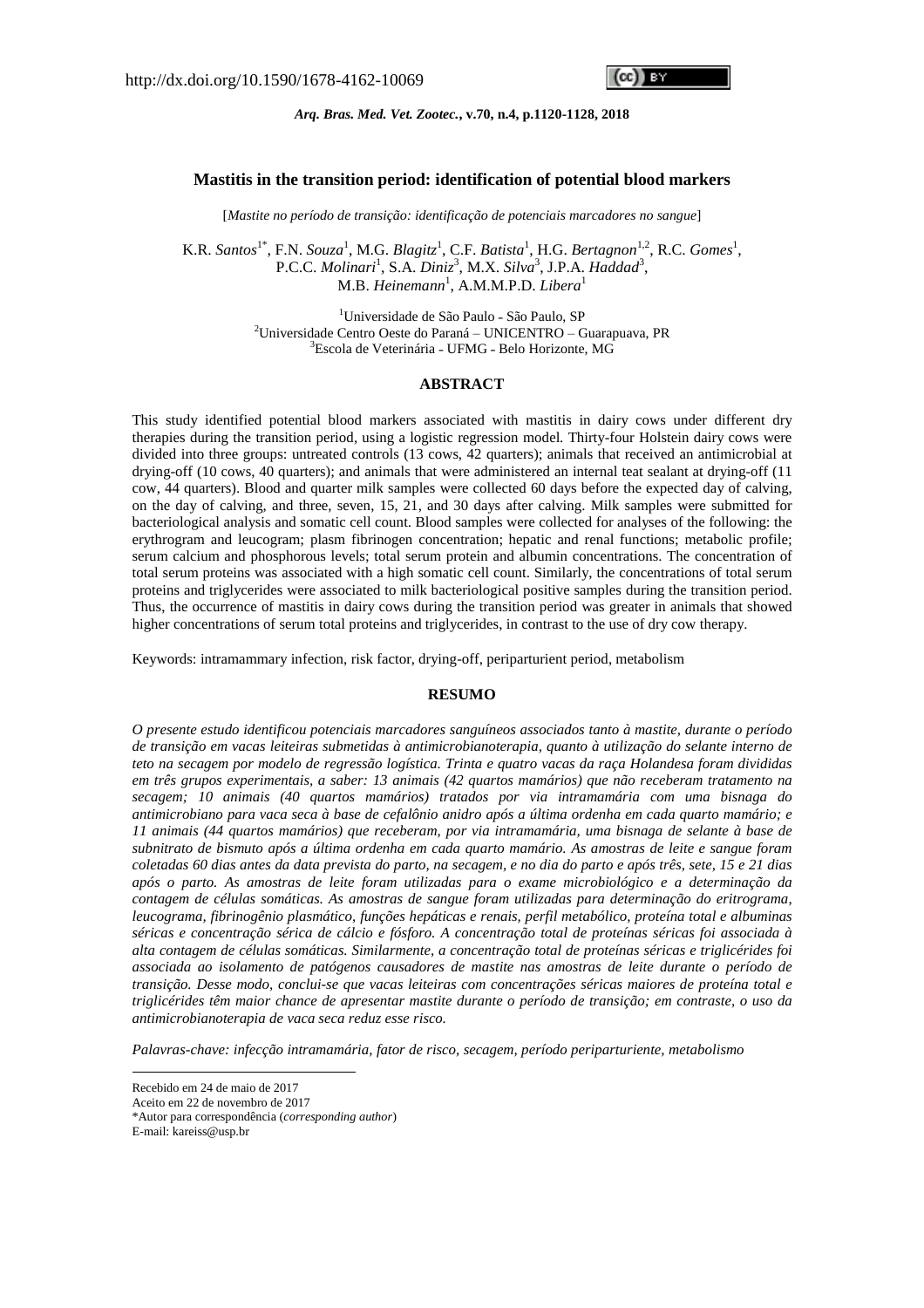# **INTRODUCTION**

The transition period is characterized by sudden changes in metabolic and immune functions (Bertoni and Trevisi, 2013; Sordillo, 2016) that play a critical role in the maintenance the cow's health. Thus, dairy cows experience the most episodes of infectious diseases and metabolic disorders during this period. Among the infectious diseases, mastitis is the most common and costly (Sepúlveda-Varas *et al.*, 2015).

Alterations during the transition period result in intense lipid mobilization, a decrease in glucose levels, and a drastic increase in non-esterified fatty acids (NEFA) and β-hydroxybutyrate (BHBA) levels (Bertoni and Trevisi, 2013). Furthermore, large variations in several blood parameters occur during the transition period including hematological values, total protein, globulin, albumin, fibrinogen, cholesterol, lowdensity lipoprotein (LDL), high-density<br>lipoprotein (HDL), triglycerides, and (HDL), triglycerides, and phosphorous and calcium levels; and renal and hepatic functions (Piccione *et al.*, 2011; Piccione *et al.*, 2012; Todorovic and Davidovic, 2012; Bertoni and Trevisi, 2013; Kurpinska *et al.*, 2015). Therefore, blood analysis during the transition period may be useful as a strategic tool in decreasing the overwhelming risks (Bertoni and Trevisi, 2013).

In face of, a better understanding of conditions associated with mastitis can assist in diagnosis and control to maximize milk production from dairy cows and increase profitability of the milk supply. Thus, we monitored blood markers in dairy cows during the transition period and identify those that were associated with mastitis under different dry therapy strategies.

#### **MATERIAL AND METHODS**

This research complied with the Ethical Principles in Animal Research and was approved by the Ethics Committee of the Faculty of Veterinary Medicine and Animal Science– University of São Paulo (protocol number 9945030214).

Thirty-four healthy Holstein cows with an average daily milk yield of 19.59±0.99L in the last month of lactation and  $6.29 \pm 0.22$  years of age were included in the study. Dairy cows with other clinical visible signs of non-related diseases are not included in the present study. During the dry period, dairy cows were fed with corn silage as roughage, whereas during the rainy season they were maintained in a rotating pasture system with Tanzania grass (*Panicum maximum* cv. Tanzania). They also received soybean meal, wheat bran, and corn meal as a protein concentration of 20%, as well as vitamin and mineral supplements.

The cows were divided into three groups: 13 animals did not receive any dry cow treatment; 10 animals were treated with 250mg of anhydrous cephalonium (Cepravin® , MSD, São Paulo, Brazil) in each mammary quarter after the last milking; and 11 animals were administered an internal teat sealant containing 65% bismuth in a paraffin base (TEAT SEAL® , Zoetis, São Paulo, Brazil) also in each mammary quarter after the last milking.

Blood and milk samples were collected at seven time points: immediately before drying off (60 days before the expected day of calving) (D60); on the day of parturition (D0); and 3 (D3), 7 (D7), 15 (D15), 21 (D21), and 30 (D30) days after calving.

Blood samples were collected from the subcutaneous abdominal vein in tubes with EDTA to evaluate the erythrogram and leucogram and determine the plasma fibrinogen concentration. Blood was also collected in tubes with heparin to examine hepatic (alanine aminotransferase [ALT], aspartate aminotransferase [AST], and gamma glutamyltransferase [GGT)] and renal (urea and creatinine) functions, metabolic profiles metabolic (cholesterol, triglycerides, LDL, HDL, BHBA, and NEFA), serum calcium and phosphorous levels, total serum protein and albumin concentrations. Finally, blood was collected in tubes with fluoride to quantify the glucose level.

Erythrocytes were counted using a modified Neubauer hemocytometer and Gower's solution as a diluent. The following hematological parameters were determined: the packed cell volume, measured by the microhematocrit method; the hemoglobin concentration, established using the cyanmethemoglobin method; and the calculated blood indices, namely the mean corpuscular volume (MCV), mean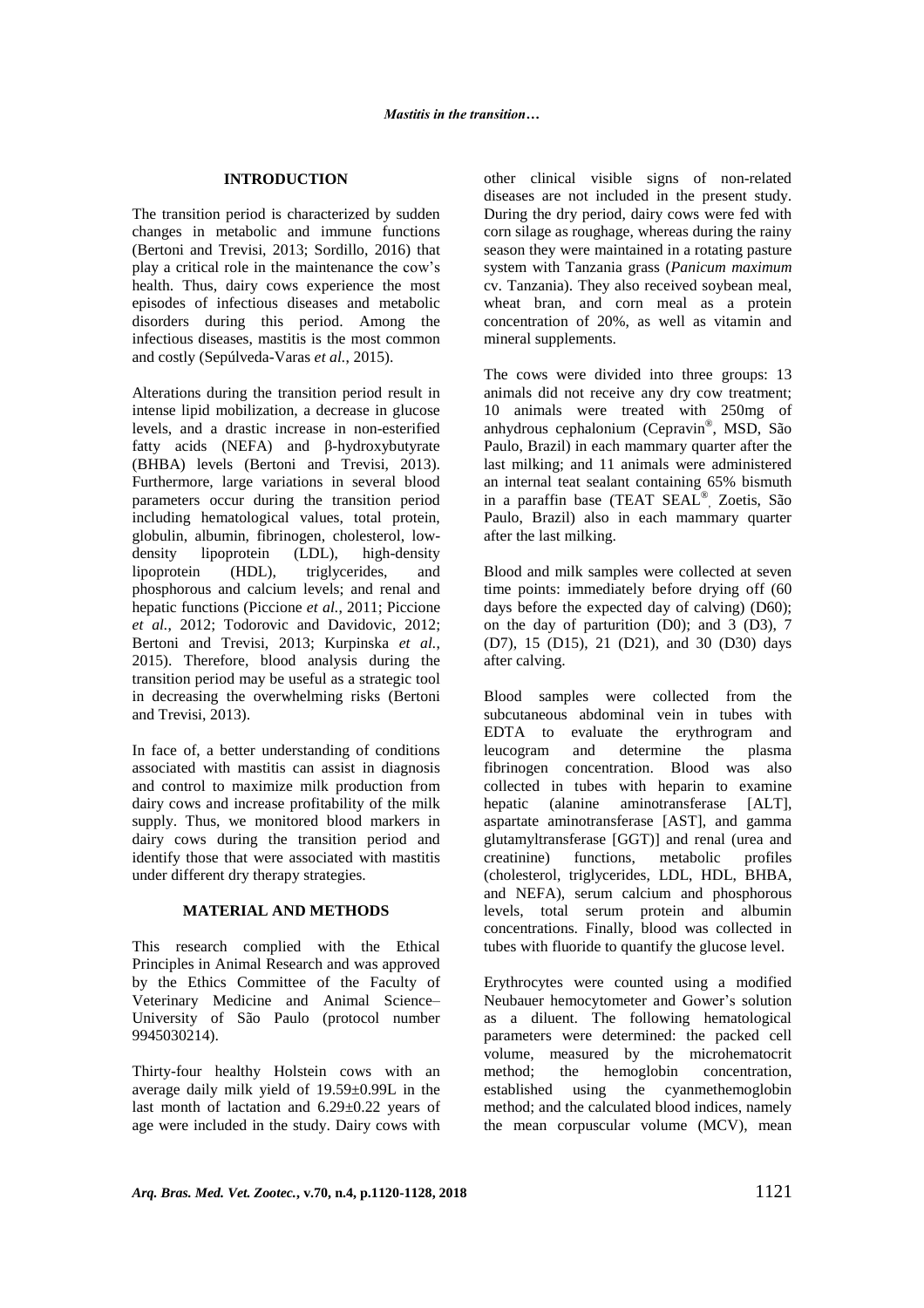corpuscular hemoglobin (MCH), and mean corpuscular hemoglobin concentration (MCHC). Total leukocytes count was counted using a Neubauer's chamber, and the differential leukocyte count was obtained from routine blood smears (Jain, 1986).

The blood samples were centrifuged  $250 \times g$  to obtain serum, and then the following measurements were obtained using commercial kits: ALT (Ref. 108, Labtest, Lagoa Santa, Brazil), AST (Ref. 109, Labtest, Lagoa Santa, Brazil), GGT (Ref. 105, Labtest, Lagoa Santa, Brazil), urea (Ref. 27, Labtest, Lagoa Santa, Brazil), creatinin (Ref. 35, Labtest, Lagoa Santa, Brazil), calcium (Ref. 90, Labtest, Lagoa Santa, Brazil), phosphorus (Ref. 42, Labtest, Lagoa Santa, Brazil), glucose (Ref. 133, Labtest, Lagoa Santa, Brazil), cholesterol (cat. no. CH3810, Randox, Crumlin, Ireland), triglycerides (cat. no. TR3823, Randox, Crumlin, Ireland), LDL (cat. no. CH3841, Randox, Crumlin, Ireland), HDL (cat. no. CH3811, Randox, Crumlin, Ireland), BHBA (cat. no. FA1007, Randox, Crumlin, Ireland), NEFA (cat. no. FA115, Randox, Crumlin, Ireland), and albumin (Ref. 19, Labtest, Lagoa Santa, Brazil). All analyses described above were performed using a Drake Quick Lab II semi-automatic biochemical analyzer (São José do Rio Preto, Brazil). The concentration of total serum protein was determined by refractometry as described by Kaneko *et al.* (2008), and the concentration of serum globulin was calculated by subtracting the value of albumin from that of total protein (Smith, 2014). The albumin to globulin (A/G) ratio was also calculated.

The plasm concentration of fibrinogen, based on the difference in protein content before and after heat treatment of plasma at 56ºC for 3min, was estimated by refractrometry as described by Kaneko *et al.* (2008).

First, the strip cup test was performed to detect clots, flakes, or other abnormal secretions. Predipping, with one towel used for each teat, was then performed. After discarding the first three milk streams, teat ends were scrubbed with cotton soaked in 70% ethanol, and a single milk sample (approximately 4mL) was aseptically collected from each mammary quarter into sterile vials for bacteriological analysis. Finally, milk samples (about 40mL) for the evaluation of SCC

were held at 4°C until their arrival in the laboratory. Milk samples for bacteriological analysis were stored at - 20°C for a maximum of 30 days until analysis.

The bacteriological analysis was performed through culture of 0.01mL of each milk sample on 5% sheep blood agar plates. The plates were incubated for 72 hours at 37ºC, followed by Gram staining, observation of colony morphologies, and biochemical testing (Oliver *et al.,* 2004). A milk sample was considered culture-positive when the growth of  $\geq 3$  colonies was detected, with the exception of milk samples showing the growth of *Staphylococcus aureus* or *Streptococcus agalactiae* colonies, which were considered culture-positive when the growth of  $\geq$ 1 colony was detected. Samples yielding colonies of  $\geq$  3 different bacterial species were considered contaminated (Oliver *et al.,* 2004).

Somatic cell counting was performed in duplicate, following the method described by Prescott and Breed (1910), and modified to use panoptic cell staining as described by Sarikaya *et al.* (2004).

The data were analyzed using STATA version 12 statistical software (Stata Corp., College Station, Texas, USA). A logistic regression model was used to analyze each blood variable and its association with bacteria-positive quarter milk samples or high milk  $SCCs$  ( $> 2 \times 10^5$  cells mL<sup>-</sup>  $\hspace{0.1cm}$ <sup>1</sup>), as the threshold for SCC proposed by Schukken *et al.* (2003) for infected quarters. Because of the high SCC in colostrum even in healthy quarters (Sargeant *et al.,* 2001), colostrum samples collected for SCC on the day of parturition were not included in the logistic regression model. Variables were first analyzed individually to determine the significance of associations and then in combination to assess the effect of a single variable on all others. In the first stage of the analysis, an unconditional logistical model for each variable related to bacteriological positive samples or high milk SCC,  $P$ -values  $\leq$  0.20, variables that continued to the next stage of the analysis were considered eligible. In the final model, eligible variables were used to develop a final multivariate logistical model, with variables showing significant associations ( $P \leq 0.05$ ) retained in the model.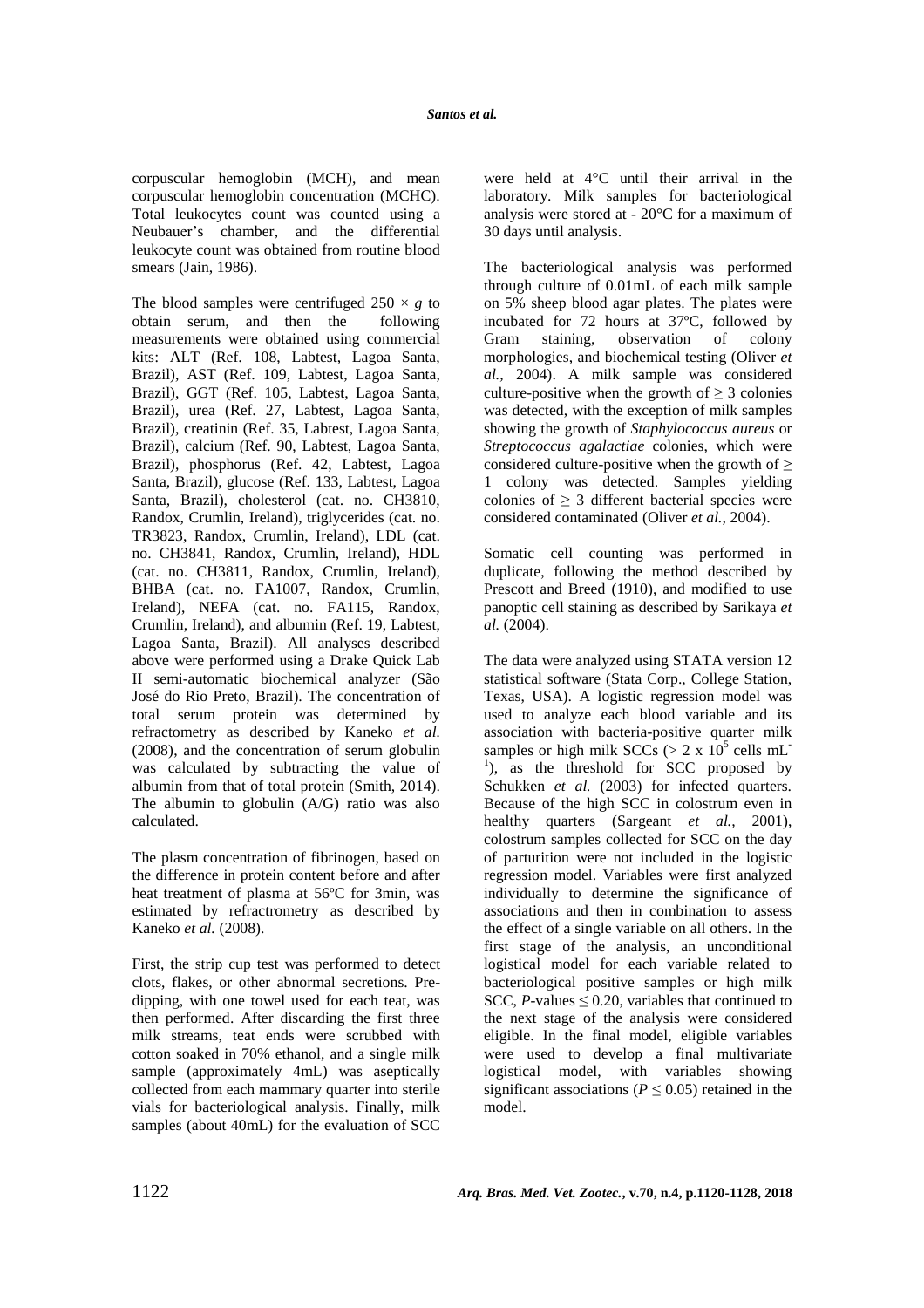### **RESULTS**

The results of the bacteriological analysis are summarized in Table 1. The logistic regression model for high SCCs ( $> 2 \times 10^5$  cells mL<sup>-1</sup>) was adjusted, with the following explanatory variables ( $P \leq 0.20$ ) included in the logistic regression analysis: time of sampling; treatment type; concentrations of total serum proteins, globulin, and albumin; A/G ratio; fibrinogen, percentage of segmented neutrophils and eosinophils; number of eosinophils, levels of urea, NEFA, glucose, and LDL. In this model, only time of sampling, treatment type, and total serum proteins showed a statistically significant association ( $P \leq 0.05$ ) with having high milk SCC (Table 2). These variables remained in the final model.

A logistic regression model for milk bacteriological positive samples was adjusted, with the following explanatory variables (P< 0.20) included in the logistic regression analysis: time of sampling; treatment type; packed cell volume; MCHC; and levels of total proteins, albumin, urea, phosphorus, cholesterol, triglycerides, LDL, and HDL. In this model, only three variables (treatment type, total proteins, and triglycerides) were found to be statistically significantly associated  $(P \le 0.05)$  with bacteriologically positive milk samples (Table 3) and remained in the final model.

#### **DISCUSSION**

A better understanding of the conditions underlying the complex relationship between shifts in blood parameters and the occurrence of mastitis during the transition period is crucial to the diagnosis and control of this disease. Specific markers among these parameters may be a useful predictors of mammary gland health during this sensitive period for the cow (Rezemand *et al.*, 2007; Moyes *et al.*, 2009; Schwegler *et al.*, 2013).

In this study, the total serum protein concentration was associated with a high SCC (>  $200.000$  cells  $mL^{-1}$ ). Similarly, the total serum protein concentration and trygliceride level were associated with bacteriological positive milk samples during the transition period. Although puzzling, widely studied parameters that are related to metabolic disorders during the peripartum period, i.e., BHBA, NEFA, and glucose (Rezamand *et al.*, 2007; Moyes *et al.*, 2009; Sordillo, 2016), were not regarded as markers of high milk SCC and bacteriological positive milk samples. In contrast, other variables such as serum total proteins, which can be easily and quickly measured in field conditions by refractometry, were found to be associated with mastitis during the transition period.

Previously, Rezamand *et al.* (2007) found that although NEFA and BHBA concentrations increased during parturition, as observed in this study (data not shown), were not associated with new intramammary infections (IMIs) during the post-partum period. Instead, Le Blanc *et al.* (2004) and Rezemand *et al.* (2007) suggested that new cases of IMIs were associated with a reduction in the concentration of cholesterol in plasma, probably because of a decrease in the liver's capacity to transport lipoproteins, which are responsible for transporting cholesterol. In this study, although cholesterol was a variable eligible to enter the logistic regression models, it was not found to be a statistically significant  $(P=$ 0.20) predictor in either final model.

On the other hand, in this study, the serum trygliceride concentration was considered a risk factor to bacteriological positive milk samples during the post-partum period. The pathogen isolation rate increased 2.1% per unit (mg  $dL^{-1}$ ) increase in serum tryglicerides. Interestingly, Kushibiki *et al.* (2002) studied the effect of tumor necrosis factor-alpha (TNF-α) on the lipid metabolism of heifers, and they observed that infusion with recombinant TNF-α quickly increased their trygliceride concentrations 0.5 hours after infusion. Regarding that, TNF-α plays a key role in regulating an inflammatory immune response, and it mediates hypertriglyceridemia in response to infection (Bradford *et al.*, 2009). Accordingly, cows with subclinical mastitis during the post-partum period have a TNF-α concentration four weeks before calving that is elevate in comparison with that of healthy cows (Dervishi *et al.*, 2016), which corroborate with our findings.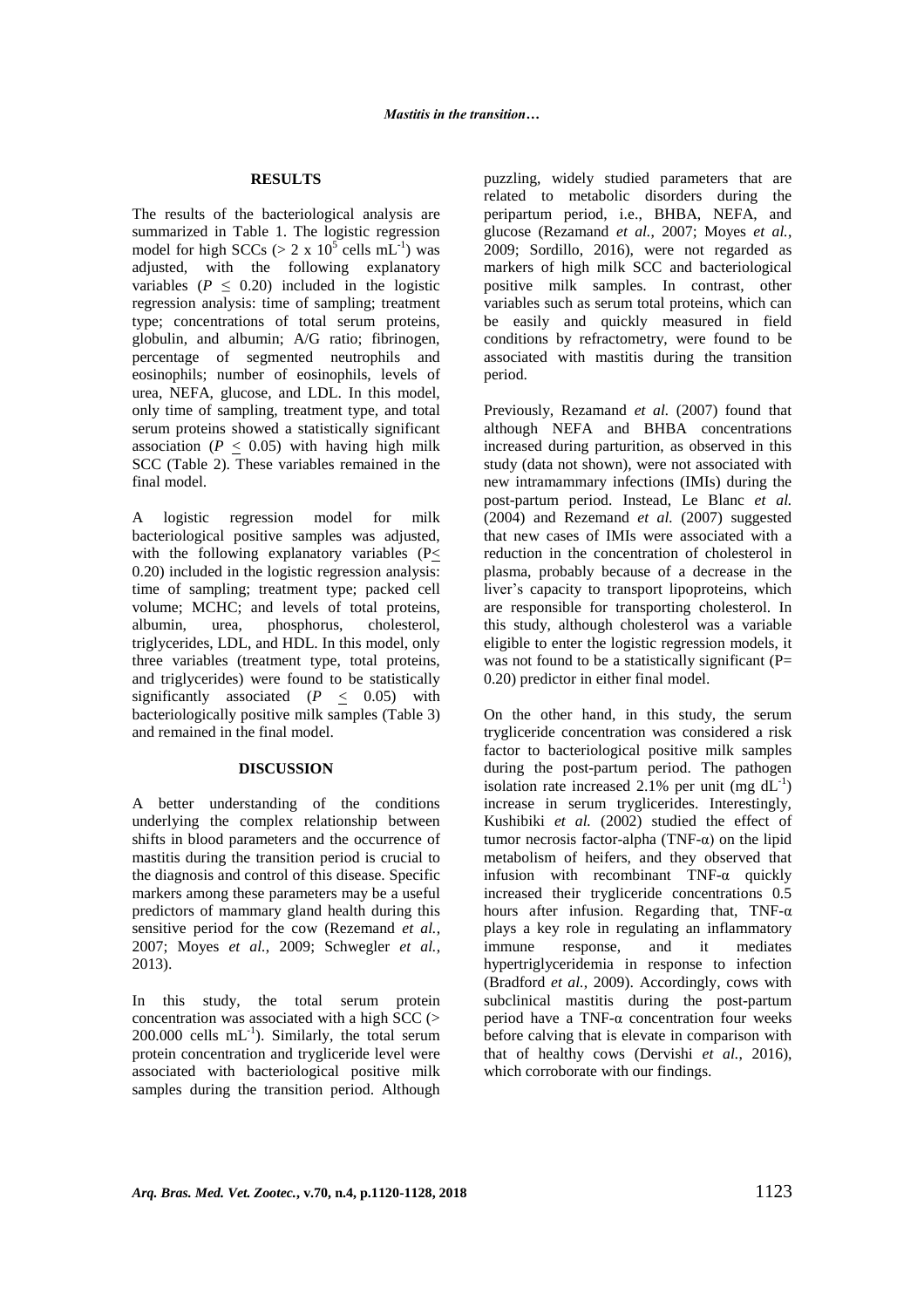# *Santos et al.*

|                  | <b>Bacterial</b> isolates<br>% (n)                       | D <sub>60</sub>                    | D <sub>0</sub>                   | D <sub>3</sub>                 | D7                           | D15                              | D21                            | D <sub>30</sub>             |
|------------------|----------------------------------------------------------|------------------------------------|----------------------------------|--------------------------------|------------------------------|----------------------------------|--------------------------------|-----------------------------|
|                  |                                                          | 71.15                              |                                  |                                |                              |                                  |                                | 73.08                       |
| $_{\mathrm{GC}}$ | Negative                                                 | (37)                               | 76.92 (40)                       | 85.42 (41)                     | 80.77 (42)                   | 84.09 (37)                       | 78.43 (40)                     | (38)                        |
|                  | Corynebacterium bovis                                    | 9.62(5)                            | $\mathbf{0}$                     | 2.08(1)                        | $\overline{0}$               | $\mathbf{0}$                     | $\overline{0}$                 | $\mathbf{0}$                |
|                  | Escherichia coli                                         | $\boldsymbol{0}$                   | 3.85(2)                          | $\mathbf{0}$                   | $\overline{0}$               | $\overline{0}$                   | $\overline{0}$                 | 1.92(1)                     |
|                  | Klebsiella spp.                                          | 0                                  | $\boldsymbol{0}$                 | 2.08(1)                        | 1.92(1)                      | $\mathbf{0}$                     | 1.96(1)                        | 1.92(1)                     |
|                  | Klebsiella spp. and Staphylococcus                       | $\mathbf{0}$                       | $\mathbf{0}$                     | $\mathbf{0}$                   | $\overline{0}$               | $\Omega$                         | $\overline{0}$                 | 1.92(1)                     |
|                  | haemolyticus                                             |                                    |                                  |                                |                              |                                  |                                |                             |
|                  | Micrococcus spp.                                         | $\mathbf{0}$                       | $\theta$                         | $\theta$                       | $\Omega$                     | 4.55(2)                          | $\theta$                       | $\overline{0}$              |
|                  | Pseudomonas spp.                                         | $\Omega$                           | $\Omega$                         | $\Omega$                       | $\Omega$                     | 4.55(2)                          | 1.96(1)                        | $\Omega$                    |
|                  | Staphylococcus aureus<br>S. aureus and Enterococcus spp. | $\mathbf{0}$<br>1.92(1)            | 3.85(2)<br>$\boldsymbol{0}$      | 4.17(2)<br>$\mathbf{0}$        | $\Omega$<br>$\Omega$         | $\mathbf{0}$<br>$\mathbf{0}$     | $\mathbf{0}$<br>$\overline{0}$ | 1.92(1)<br>$\theta$         |
|                  | Staphylococcus chromogenes                               | 1.92(1)                            | 1.92(1)                          | $\theta$                       | 1.92(1)                      | 2.27(1)                          | 5.88(3)                        | $\Omega$                    |
|                  | S. chromogenes and C. bovis                              | 1,92(1)                            | $\boldsymbol{0}$                 | $\Omega$                       | $\Omega$                     | $\bf{0}$                         | 0                              | $\boldsymbol{0}$            |
|                  | Staphylococcus epidermidis                               | 3.85(2)                            | 3.85(2)                          | 6.25(3)                        | 3.85(2)                      | 2.27(1)                          | 1.96(1)                        | 3.85(2)                     |
|                  | S. epidermidis and S. chromogenes                        | $\boldsymbol{0}$                   | $\boldsymbol{0}$                 | $\mathbf{0}$                   | 1.92(1)                      | $\boldsymbol{0}$                 | $\boldsymbol{0}$               | $\mathbf{0}$                |
|                  | S. epidermidis and E. coli                               | $\overline{0}$                     | $\overline{0}$                   | $\overline{0}$                 | $\mathbf{0}$                 | $\mathbf{0}$                     | $\mathbf{0}$                   | 1.92(1)                     |
|                  | S. epidermidis and S. haemolyticus                       | $\mathbf{0}$                       | $\boldsymbol{0}$                 | $\mathbf{0}$                   | $\mathbf{0}$                 | $\mathbf{0}$                     | 0                              | 1.92(1)                     |
|                  | S. haemolyticus                                          | $\overline{0}$                     | 1.92(1)                          | $\mathbf{0}$                   | 5.77(3)                      | $\mathbf{0}$                     | 1.96(1)                        | 7.69(4)                     |
|                  | Staphylococcus hyicus                                    | $\overline{0}$                     | $\mathbf{0}$                     | $\mathbf{0}$                   | 1.92(1)                      | $\mathbf{0}$                     | $\mathbf{0}$                   | $\mathbf{0}$                |
|                  | Streptococcus agalactiae                                 | 5.77(3)                            | 3.84(2)                          | $\mathbf{0}$                   | $\mathbf{0}$                 | 2.27(1)                          | 3.92(2)                        | 1.92(1)                     |
|                  | S. agalactiae and Pseudomonas spp                        | $\boldsymbol{0}$                   | $\mathbf{0}$                     | $\mathbf{0}$                   | $\mathbf{0}$                 | $\mathbf{0}$                     | 1.96(1)                        | $\overline{0}$              |
|                  | Streptococcus uberis                                     | 1.92(1)<br>86.84                   | 3.84(2)                          | $\theta$                       | 1.92(1)                      | $\overline{0}$                   | 1.96(1)                        | 1.92(1)                     |
| <b>GA</b>        | Negative                                                 | (34)                               | 95 (38)                          | 97.5 (39)                      | 95 (38)                      | 92.5 (37)                        | 92.5 (37)                      | 92.5 (37)                   |
|                  | Contaminated                                             | $\boldsymbol{0}$                   | $\mathbf{0}$                     | $\overline{0}$                 | $\overline{0}$               | $\mathbf{0}$                     | 2.50(1)                        | $\overline{0}$              |
|                  | E. coli                                                  | $\boldsymbol{0}$                   | $\mathbf{0}$                     | $\boldsymbol{0}$               | $\boldsymbol{0}$             | $\boldsymbol{0}$                 | $\boldsymbol{0}$               | 2.50(1)                     |
|                  | Pseudomonas spp.<br>Pseudomonas spp. and S. epidermidis  | $\boldsymbol{0}$<br>$\overline{0}$ | $\overline{0}$<br>$\overline{0}$ | $\overline{0}$<br>$\mathbf{0}$ | $\mathbf{0}$<br>$\mathbf{0}$ | $\overline{0}$<br>$\overline{0}$ | 5(2)<br>$\overline{0}$         | $\boldsymbol{0}$<br>2.50(1) |
|                  | S. aureus                                                | 2.63(1)                            | $\overline{0}$                   | $\theta$                       | $\theta$                     | 2.50(1)                          | 2.63(1)                        | $\mathbf{0}$                |
|                  | S. epidermidis                                           | 2.63(1)                            | $\mathbf{0}$                     | $\mathbf{0}$                   | 5(2)                         | 2.50(1)                          | $\mathbf{0}$                   | $\mathbf{0}$                |
|                  | S. epidermidis and S. haemolyticus                       | $\mathbf{0}$                       | $\theta$                         | $\Omega$                       | $\theta$                     | $\mathbf{0}$                     | $\mathbf{0}$                   | 2.50(1)                     |
|                  | S. haemolyticus                                          | 5.26(2)                            | 2.50(1)                          | $\mathbf{0}$                   | $\mathbf{0}$                 | $\overline{0}$                   | $\mathbf{0}$                   | $\mathbf{0}$                |
|                  | S. hyicus                                                | $\mathbf{0}$                       | 2.50(1)                          | $\Omega$                       | $\Omega$                     | $\theta$                         | $\overline{0}$                 | $\Omega$                    |
|                  | S. uberis                                                | 2.63(1)                            | $\mathbf{0}$                     | 2.50(1)                        | $\theta$                     | 2.50(1)                          | $\theta$                       | $\Omega$                    |
| GS               | Negative                                                 | 66.66                              | 68.18 (30)                       | 75(33)                         | 86.36 (38)                   | 88.64 (39)                       | 75(33)                         | 93.18                       |
|                  | Contaminated                                             | (32)<br>$\boldsymbol{0}$           | 2.27(1)                          | $\overline{0}$                 | $\overline{0}$               | $\mathbf{0}$                     | 2.27(1)                        | (41)<br>$\mathbf{0}$        |
|                  | C. bovis                                                 | 6.25(3)                            | $\boldsymbol{0}$                 | $\boldsymbol{0}$               | $\overline{0}$               | $\boldsymbol{0}$                 | $\boldsymbol{0}$               | $\boldsymbol{0}$            |
|                  | C. bovis and S. haemolyticus                             | 2.08(1)                            | $\mathbf{0}$                     | $\overline{0}$                 | $\mathbf{0}$                 | $\overline{0}$                   | $\boldsymbol{0}$               | $\mathbf{0}$                |
|                  | Enterococcus spp                                         | 2.08(1)                            | $\overline{0}$                   | $\Omega$                       | $\Omega$                     | $\mathbf{0}$                     | $\theta$                       | $\boldsymbol{0}$            |
|                  | E. coli                                                  | $\mathbf{0}$                       | $\overline{0}$                   | $\Omega$                       | $\Omega$                     | 4.55(2)                          | $\mathbf{0}$                   | 2.27(1)                     |
|                  | Klebsiella spp                                           | $\mathbf{0}$                       | $\mathbf{0}$                     | $\mathbf{0}$                   | $\mathbf{0}$                 | $\mathbf{0}$                     | 2.27(1)                        | $\mathbf{0}$                |
|                  | Micrococcus spp                                          | $\mathbf{0}$                       | $\overline{0}$                   | $\theta$                       | $\Omega$                     | 2.27(1)                          | $\mathbf{0}$                   | $\overline{0}$              |
|                  | Pseudomonas spp                                          | $\overline{0}$                     | 2.27(1)                          | $\overline{0}$                 | $\mathbf{0}$                 | $\overline{0}$                   | $\overline{0}$                 | $\overline{0}$              |
|                  | Pseudomonas spp and Klebsiella spp                       | $\boldsymbol{0}$                   | $\boldsymbol{0}$                 | 2.27(1)                        | $\mathbf{0}$                 | $\overline{0}$                   | $\overline{0}$                 | $\mathbf{0}$                |
|                  | S. aureus                                                | 2.08(1)                            | 2.27(1)                          | 2.27(1)                        | 4.55(2)                      | 2.27(1)                          | 2.27(1)                        | $\overline{0}$              |
|                  | S. chromogenes                                           | 2.08(1)                            | $\mathbf{0}$                     | $\boldsymbol{0}$               | 2.27(1)                      | $\overline{0}$                   | 2.27(1)                        | 2.27(1)                     |
|                  | S. epidermidis                                           | 2.08(1)                            | 4.55(2)                          | 6.82(3)                        | 4.55(2)                      | 2.27(1)                          | 6.82(3)                        |                             |
|                  | S. epidermidis and S. haemolyticus                       | $\mathbf{0}$                       | $\mathbf{0}$                     | $\mathbf{0}$                   | $\mathbf{0}$                 | $\mathbf{0}$                     | 2.27(1)                        | $\overline{0}$              |
|                  | S. epidermidis and Klebsiella spp<br>S. haemolyticus     | $\mathbf{0}$<br>8.33(4)            | $\mathbf{0}$<br>2.27(1)          | $\mathbf{0}$<br>4.55(2)        | 2.27(1)<br>$\overline{0}$    | $\mathbf{0}$<br>$\mathbf{0}$     | $\mathbf{0}$<br>6.82(3)        | $\mathbf{0}$<br>2.27(1)     |
|                  | S. haemolyticus and S. chromogenes                       | 4.17(2)                            | 2.27(1)                          | $\mathbf{0}$                   | $\mathbf{0}$                 | $\mathbf{0}$                     | $\mathbf{0}$                   | $\mathbf{0}$                |
|                  | S. hyicus                                                | $\mathbf{0}$                       | 2.27(1)                          | $\Omega$                       | $\Omega$                     | $\mathbf{0}$                     | $\mathbf{0}$                   | $\Omega$                    |
|                  | Staphylococcus warneri                                   | $\boldsymbol{0}$                   | 2.27(1)                          | $\Omega$                       | $\Omega$                     | $\Omega$                         | $\Omega$                       | $\Omega$                    |
|                  | S. agalactiae                                            | 2.08(1)                            | $\mathbf{0}$                     | $\overline{0}$                 | $\mathbf{0}$                 | $\boldsymbol{0}$                 | $\overline{0}$                 | $\mathbf{0}$                |
|                  | S. agalactiae and S. haemolyticus                        | 2.08(1)                            | $\overline{0}$                   | $\overline{0}$                 | $\overline{0}$               | $\overline{0}$                   | $\overline{0}$                 | $\overline{0}$              |
|                  | S. uberis                                                | $\boldsymbol{0}$                   | 11.36(5)                         | 9.09(4)                        | $\theta$                     | $\overline{0}$                   | $\overline{0}$                 | $\mathbf{0}$                |
|                  |                                                          |                                    |                                  |                                |                              |                                  |                                |                             |

Table 1. Results of bacterial testing of milk quarter samples from dairy cows in the transition period

D60 (60 days before the expected day of calving); D0 (day of parturition); D3 ( $3<sup>rd</sup>$  day after calving); D7 ( $7<sup>th</sup>$  day after calving); D15 (15<sup>th</sup> day after calving); D21 (21<sup>st</sup> day after calving); D30 (30<sup>th</sup> day after calving). GC: animals that did not receive any dry cow treatment; GA: animals that were treated with 250mg of anhydrous cephalonium in each mammary quarter after the last milking; and GS: animals that were administered an internal teat sealant containing 65% bismuth in a paraffin base in each mammary quarter after the last milking.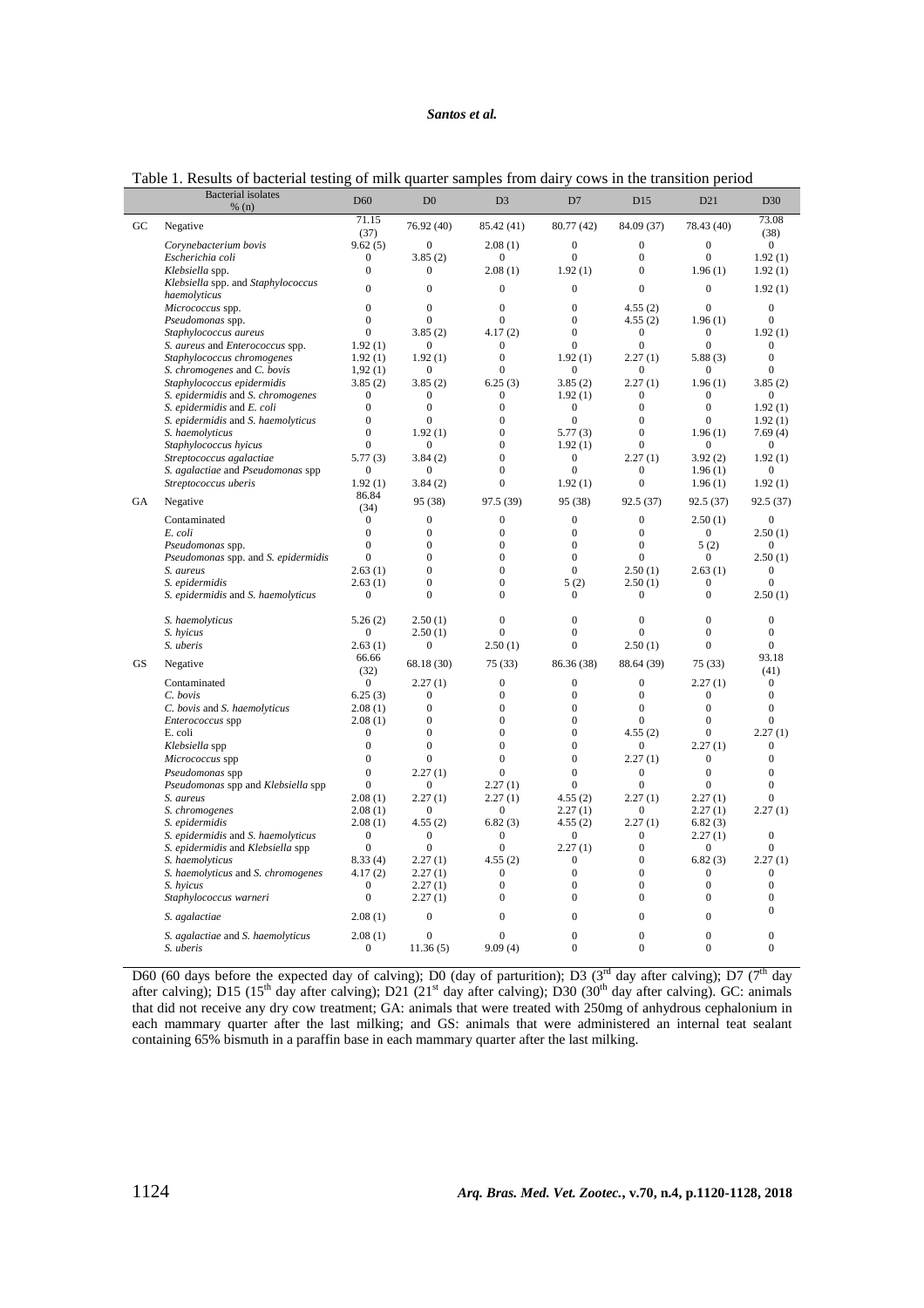| Variable       | Odds ratio (95% confidence)<br>interval) | $P$ value |  |
|----------------|------------------------------------------|-----------|--|
| Antimicrobial  | $0.259(0.113 - 0.595)$                   | 0.001     |  |
| D <sub>3</sub> | $0.063(0.007-0.562)$                     | 0.013     |  |
| D7             | $0.026(0.003 - 0.229)$                   | 0.001     |  |
| D15            | $0.029(0.003 - 0.246)$                   | 0.001     |  |
| D21            | $0.030(0.003 - 0.255)$                   | 0.001     |  |
| D30            | $0.031(0.004 - 0.262)$                   | 0.001     |  |
| Total protein  | $1.964(1.181-3.267)$                     | 0.009     |  |

Table 2. Final model (P $\leq$  0.05) of variables associated with high milk SCC (> 2 x 10<sup>5</sup> cells mL<sup>-1</sup>) in the transition period

SCC: somatic cell count; D3 ( $3<sup>rd</sup>$  day after calving); D7 ( $7<sup>th</sup>$  day after calving); D15 ( $15<sup>th</sup>$  day after calving); D21  $(21<sup>st</sup>$  day after calving); D30 (30<sup>th</sup> day after calving).

Table 3. Final model ( $P \le 0.05$ ) of variables associated with milk samples testing positive for bacteria in the transition period

| Variables            | Odds ratio (95% confidence)<br>interval) | P value |  |  |
|----------------------|------------------------------------------|---------|--|--|
| Antimicrobial        | $0.371(0.175 - 0.787)$                   | 0.01    |  |  |
| Total proteins       | $1.632(1.019-2.615)$                     | 0.04    |  |  |
| <b>Tryglicerides</b> | $1.021(1.003-1.039)$                     | 0.02    |  |  |

Furthermore, Souza *et al.* (2011) reported that animals infected with bovine leukemia virus (BLV) presented a higher triglyceride concentration than that found in healthy animals. In addition, Della Libera *et al.* (2015) related BLV-infected dairy cows infectious, particularly in cows with persistent lymphocytosis, to milk immune cell dysfunction. Dysfunction was especially apparent in neutrophils, which can be even more evident during the periparturient period, indicating their importance to mammary gland defense (Souza *et al.*, 2012). Altogether, regarding the high prevalence of BLV infection in our dairy herds, these findings can explain, at least in part, why high triglycerides levels were associated with bacteriological positive milk samples.

The concentration of total serum proteins was found to be a risk factor for mastitis during the transition period in both logistic regression models (high milk SCC and bacteria-positive milk samples). Supporting this finding, high levels of total serum proteins have been widely related to several infectious diseases that occur during the post-partum period (Piccione *et al.*, 2011).

The levels of total proteins in plasma vary according to changes in the globulin and albumin fractions. Inflammation, infection, and tissue injury lead to the production and release of cytokines by immune cells, resulting in the release of positive acute phase proteins by hepatocytes and a simultaneous decrease in the synthesis of negative acute phase proteins such as albumin (Murata *et al.*, 2004). Among the globulins, there are many important positive acute phase proteins (i.e.,  $\alpha_1$ -antitrypsin,  $\alpha_1$ -acid glycoprotein, ceruloplasmin, serum amyloid A, haptoglobin,  $\alpha_2$ -macroglobulin, fibrinogen, complement components (C3 and C4), Creactive protein, and ferritin, in addition to the immunoglobulins) (Kaneko *et al.*, 2008). Globulins are important markers of IMIs in cattle during the peripartum period. Similar to acute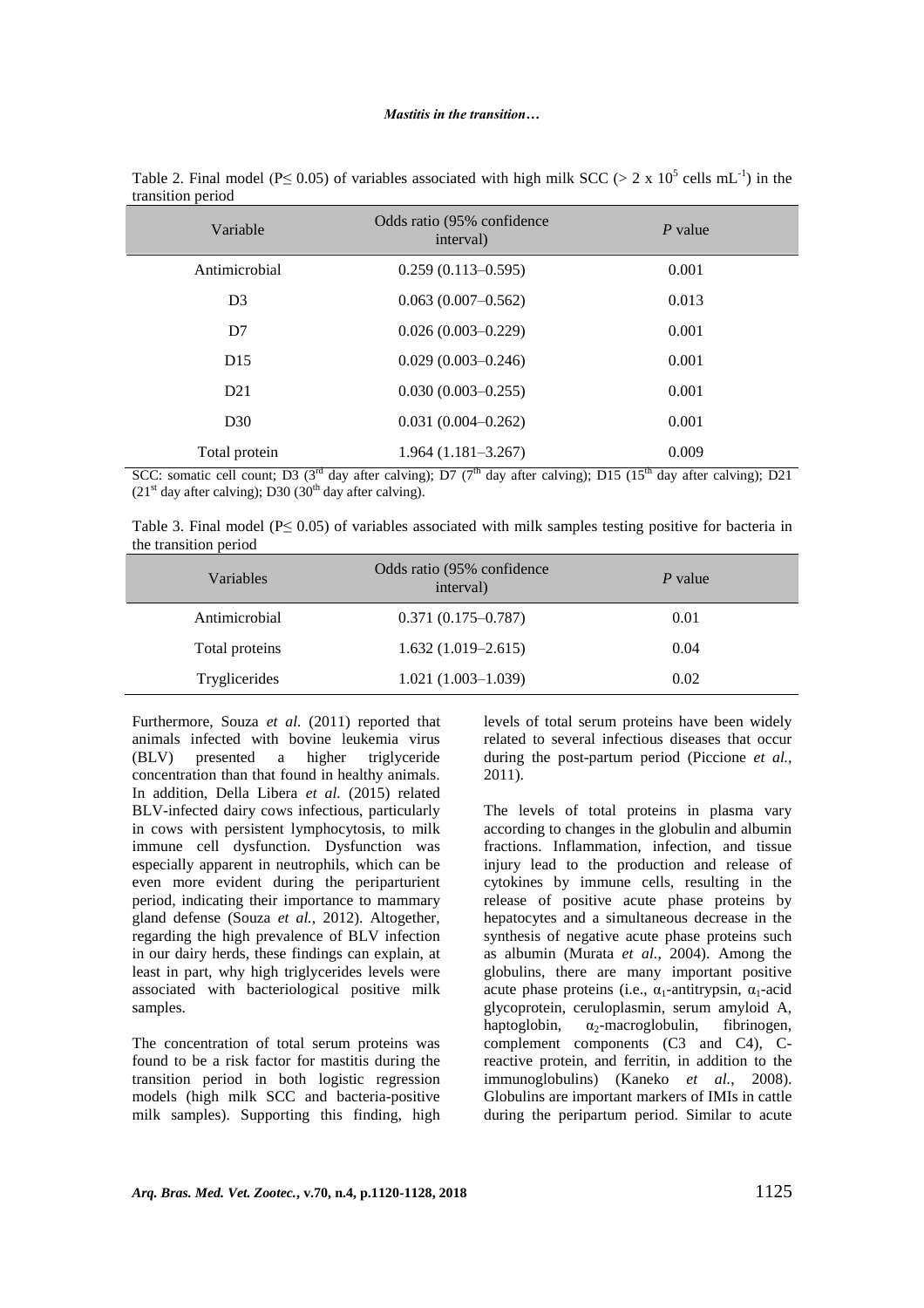phase proteins, some of these proteins are considered early indicators of bovine mastitis, are related to the severity of this disease, or are even associated with treatment efficacy (Murata *et al.*, 2004; Pyörälä *et al.*, 2011).

However, acute phase proteins are nonspecific markers of infections; any infection can lead to changes in their serum concentrations, not just infectious mastitis (Murata *et al.*, 2004). In addition, many studies have found associations between mammary gland health and decreased reproductive performance (Hudson *et al.*, 2012). Some studies have also indicated that there is a genetic correlation between mastitis and other sanitary problems in dairy cattle, such as placenta retention, metritis, hypocalcemia, and cystic ovaries (Lin *et al.*, 1989). As mentioned above, cows with compromised immunity, especially during the peripartum period, are more susceptible to mastitis and other diseases (Thompson-Crispi *et al.*, 2012). However, further studies are needed on the associations between distinct acute phase proteins, or groups of acute phase proteins, and illnesses that occur in dairy cows, especially during periparturient period.

The present study also showed that dry cow treatment with anhydrous cephalonium was associated with a lower SCC and lower rate of mastitis pathogen isolation. Corroborating the results of this study, Berry and Hillerton (2002), who used the same antimicrobial at drying off, observed a greater number of new IMIs at calving in untreated animals than in those that received the dry cow therapy.

On the other hand, although antimicrobial treatments can eliminate existing IMIs and prevent new IMIs during the dry period, recent investigations have focused on the public health concerns of overusing antibiotics and have recommended the prudent use of these agents to limit the selection of drug-resistant bacteria and risk of environmental antimicrobial contamination (Berry and Hillerton, 2002). In addition, this practice is still under debate, as it does not protect against infections near calving, the antimicrobial residues in milk can be found depending on the duration of the dry period, and depending of the active principle, it may not be efficient against all types of pathogens responsible for IMIs (Scherpenzeel *et al.*, 2016). Thus, it has been proposed that the use of the selective dry cow therapy. Nevertheless, it should only be considered in dairy farms that had successfully controlled the major contagious pathogens (i.e. *S. aureus* and *S. agalactiae*) and herds with low bulk tank SCC (Cameron *et al*., 2015). Therefore, the incidence of subclinical mastitis in the majority of Brazilian dairy herds is still high, which indicates that the establishment of large-scale milk quality programs focusing in controlling the major mastitis pathogens is urgently needed (Souza *et al*., 2016; Busanello *et al*., 2017), and the high incidence of IMIs may explain why the teat sealant in the present study did not show a significant beneficial effect, as it not eliminate existing IMIs.

## **CONCLUSIONS**

In the present study, dairy cows with greater concentrations of serum total proteins and triglycerides had higher risk of mastitis in the transition period, in contrast the use of dry cow therapy reduce this risk.

# **ACKNOWLEDGEMENTS**

This study was supported by the São Paulo State Research Foundation (FAPESP, Process n. 2012/08982-4). K.R.S. (Process no. 2014/06995-7) and F.N.S. (Process no. 2014/23189-4) gratefully acknowledge FAPESP for their fellowships. A.M.M.P.D.L and M.B.H are indebted to the National Council of Technological and Scientific Development (CNPq) for their fellowships.

# **REFERENCES**

BERRY, E.A.; HILLERTON, J.E. The effect of an intramammary teat seal on new intramammary infections. *J. Dairy Sci.*, v.85, p.2512-2520, 2002.

BERTONI, G.; TREVISI, E. Use of liver activity index and other metabolic variables in the assessment of metabolic health in dairy herds. *Vet. Clin. N. Am. Food. A*, v.29, p.413-431, 2013.

BRADFORD, B.J.; MAMEDOVA, L.K; MINTON, J.E. *et al*. Daily injection of tumor necrosis factor-α increases hepatic triglycerides and alters transcript abundance of metabolic genes in lactating dairy cattle. *J. Nutr*., v.139, p.1451-1456, 2009.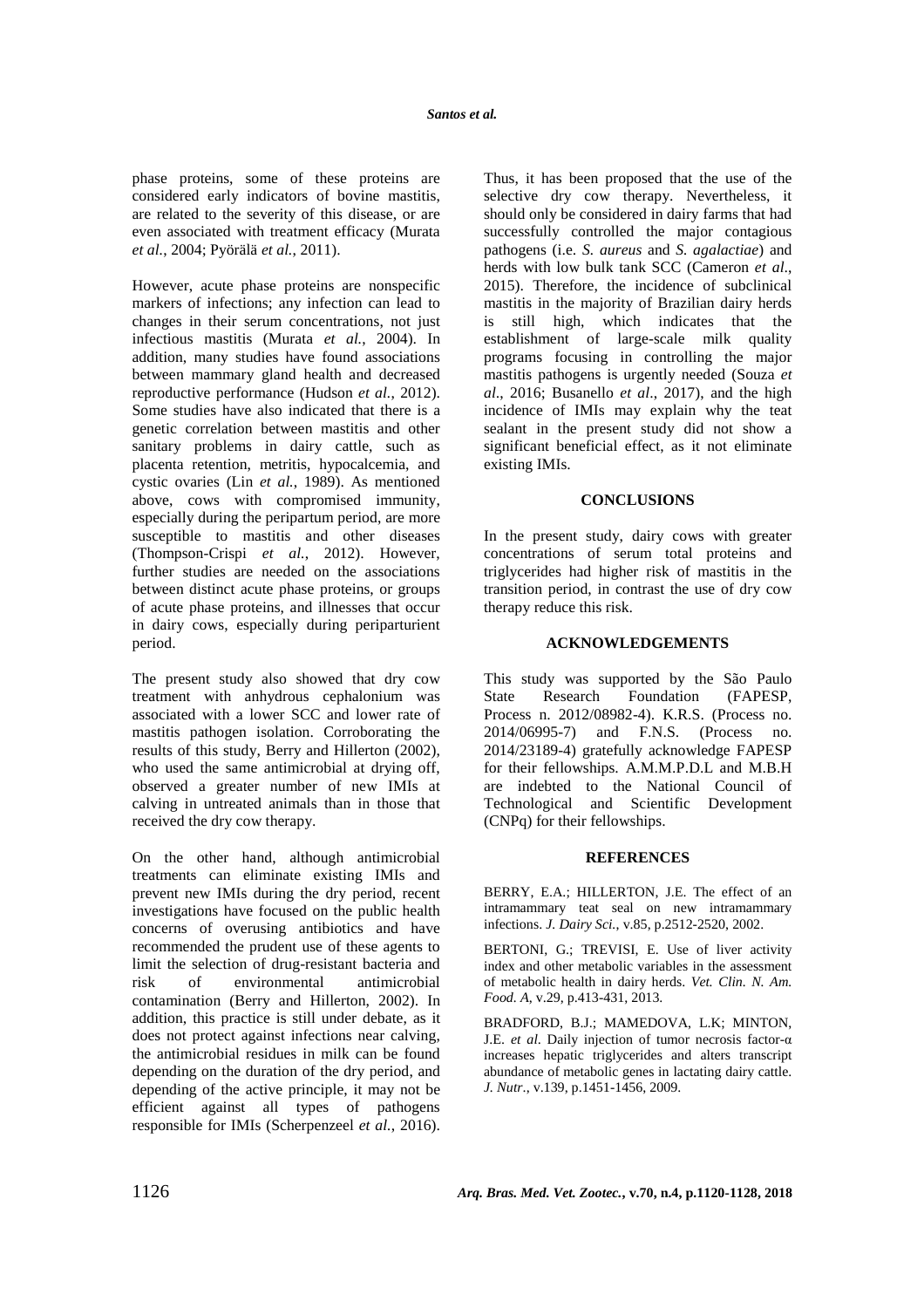BUSANELLO, M.; ROSSI, R.S.; CASSOLI, L.D. *et al*. Estimation of prevalence and incidence of subclinical mastitis in a large population of Brazilian dairy herds. *J. Dairy Sci.*, v.100, p.6545-6553, 2017.

CAMERON, M.; KEEFE, G.P.; ROY, J.-P. *et al.* Evaluation of selective dry cow therapy treatment following on-farm culture: milk yield and somatic cell count in the subsequent lactation. *J. Dairy Sci.*, v.98, p.2427-2436, 2015.

DELLA LIBERA, A.M.M.P.; SOUZA, F.N.; BATISTA, C.F. *et al.* Effects of bovine leukemia virus infection on milk neutrophil function and the milk lymphocyte profile. *Vet. Res.*, v.46, p.2, 2015.

DERVISHI, E.; ZHANG, G.; HAILEMARIAM, D. *et al.* Alterations in innate immunity reactants and carbohydrate and lipid metabolism precede occurrence of metritis in transition dairy cows. *Res. Vet. Sci.*, v.104, p.30-39, 2016.

HUDSON, C.D.; BRADLEY, A.J.; BREEN, J.E.; GREEN, M.J. Associations between udder health and reproductive performance in United Kingdom dairy cows. *J. Dairy Sci.*, v.95, p.3683-3697, 2012.

JAIN, N.C. *Scham's veterinary hematology*. 4.ed. Philadelphia: Lea & Febiger, 1986. [1206p.].

KANEKO, J.J.; HARVEY, J.W.; BRUSS, M.L. *Clinical biochemistry of domestic animals*. 6.ed. Burilington: Academic Press, 2008. [916p.].

KURPIŃSKA, A.K.; JAROSZ, A.; OŻGO, M.; SKRZYPCZAK, W.F. Changes in lipid metabolism during last month of pregnancy and first two months of lactation in primiparous cows - analysis of apolipoprotein expression pattern and changes in concentration of total cholesterol, HDL, LDL, triglycerides. *Pol. J. Vet. Sci.*, v.18, p.291-298, 2015.

KUSHIBIKI, S.; HODATET, K.; SHINGU, H. *et al*. Alterations in lipid metabolism induced by recombinant bovine tumor necrosis factor-alpha administration to dairy heifers. *J. Anim. Sci.*, v.80, p.2151-2157, 2002.

LEBLANC, S.J.; HERDT, T.H.; SEYMOUR, W.M. *et al*. Peripartum serum vitamin E, retinol, and betacarotene in dairy cattle and their associations with disease. *J. Dairy Sci.*, v.87, p.609-619, 2004.

LIN, H.K.; OLTENACU, P.A.; VAN VLECK, L.D. *et al*. Heritabilities of and genetic correlations among six health problems in Holstein cows. *J. Dairy Sci.*, v.72, p.180-186, 1989.

MOYES, K.M.; LARSEN, T.; FRIGGENS, N.C. *et al*. Identification of potential markers in blood for the development of subclinical and clinical mastitis in dairy cattle at parturition and during early lactation. *J. Dairy Sci.*, v.92, p.5419-5428, 2009.

MURATA, H.; SHIMADA, N.; YOSHIOKA, M. Current research on acute phase proteins in veterinary diagnosis: an overview. *Vet. J.*, v.168, p.28-40, 2004.

OLIVER, S.P.; GONZÁLEZ, R.N.; HOGAN, J.S. *et al*. *Microbiological procedures for the diagnosis of bovine udder infection and determination of milk quality*. Verona: National Mastitis Council, 2004. 47p.

PICCIONE, G.; MESSINA, V.; MARAFIOTI, S. *et al*. Changes of some haematochemical parameters in dairy cows during late gestation, post partum, lactation and dry periods. *Vet. Zootec.*, v.58, p.59-64, 2012.

PICCIONE, G.; MESSINA, V.; SCHEMBARI, A. *et al*. Pattern of serum protein fractions in dairy cows during different stages of gestation and lactation. *J. Dairy Res.*, v.78, p.421-425, 2011.

PRESCOTT, S.C.; BREED, R.S. The determination of the number of the body cells in milk by a direct method. *J. Infect. Dis.*, v.7, p.632-640, 1910.

PYÖRÄLÄ, S.; HOVINEN, M.; SIMOJOKI, H. *et al*. Acute phase proteins in milk in naturally acquired bovine mastitis caused by different pathogens. *Vet. Rec.*, v.168, p.535, 2011.

REZAMAND, P.; HOAGLAND, T.A.; MOYES, K.M. *et al*. Energy status, lipid-soluble vitamins, and acute phase proteins in periparturient Holstein and Jersey dairy cows with or without subclinical mastitis. *J. Dairy Sci.*, v.90, p.5097-5107, 2007.

SARGEANT, J.M.; LESLIE, K.E.; SHIRLEY, J.E. *et al*. Sensitivity and specificity of somatic cell count and California mastitis test for identifying intramammary infection in early lactation. *J. Dairy Sci.*, v.84, p.2018- 2024, 2001.

SARIKAYA, H.; PRGOMET, C.; PFAFFL, M.W.; BRUCKMAIER, R.M. Differentiation of leukocytes in bovine milk. *Milchwissenschaft*, v.59, p.586-589, 2004.

SCHERPENZEEL, C.G.M.; DEN VIJL, I.E.M.; VAN SCHAIK, G. *et al*. Effect of different scenarios for selective dry-cow therapy on udder health, antimicrobial usage, and economics. *J. Dairy Sci.*, v.99, p.3753-3764, 2016.

SCHUKKEN, Y.H.; WILSON, D.J.; WELCOME, F. *et al*. Monitoring udder health and milk quality using somatic cell counts. *Vet. Res.*, v.34, p.579-596, 2003.

SCHWEGLER, E.; SCHNEIDER, A.; MONTAGNER, P. *et al.* Predictive value of prepartum serum metabolites for incidence of clinical and subclinical mastitis in grazing primiparous Holstein cows. *Trop. Anim. Health Prod.*, v.45, p.1549-1555, 2013.